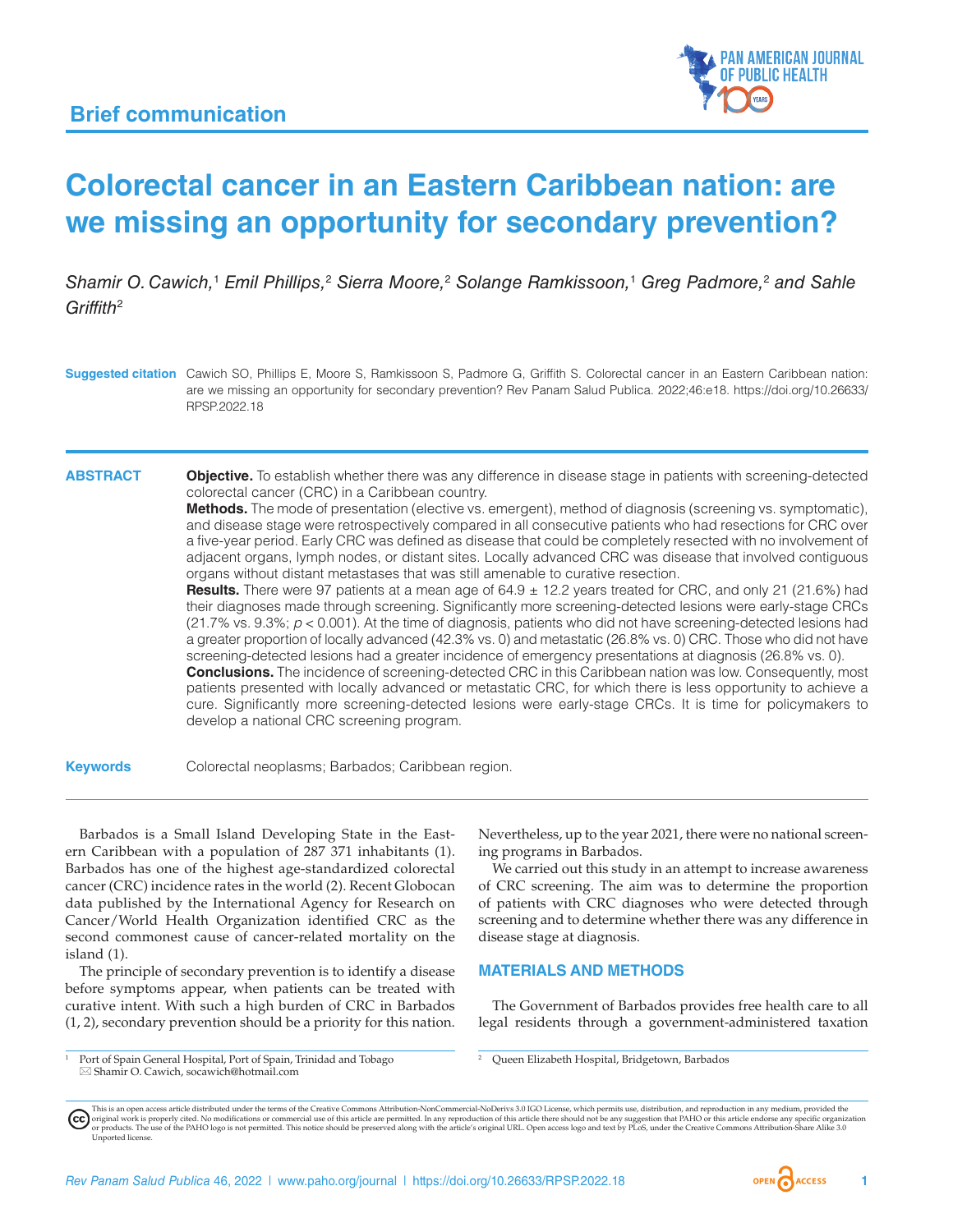scheme. In this subsidized health care system, there is no national screening program for CRC. Persons are generally sent for fecal occult blood testing and/or colonoscopy when they develop gastrointestinal symptoms and occasionally when heath care providers recommend ad hoc (opportunistic) screening for high-risk persons. Patients diagnosed with CRC are referred to the Queen Elizabeth Hospital, the island's sole government-subsidized tertiary referral center, for colectomy and adjuvant systemic therapy.

Ethical approval was secured from the institutional review board to retrospectively audit records of patients who had resections for CRC between 1 January 2014 and 1 January 2019. The patient records were retrieved and the following data were extracted: patient demographics, mode of presentation (elective vs. emergent), method of diagnosis (screening vs. symptomatic), and American Joint Committee on Cancer (AJCC) stage.

Early CRC was defined as disease that could be completely resected with no involvement of adjacent organs, lymph nodes, or distant sites (AJCC stages 0, I, and IIa). Locally advanced CRC was defined as disease that involved contiguous organs and without distant metastases, that was still amenable to curative resection (AJCC stage IIb, IIc, and III). Metastatic disease indicated the presence of distant spread.

Disease stage was compared based on mode of presentation and method of diagnosis. Descriptive statistical analysis was generated using SPSS version 21.0. A descriptive analysis for the data set was performed using the Chi square test of independence to investigate correlations. A *p*-value of 0.05 was considered significant.

#### **RESULTS**

There were 97 patients with a mean age of 64.9 years (standard deviation [SD] 12.2) treated for CRC over the study period. There was a higher proportion of males (1.3:1), with 54 males at a mean age of 64.5 years (median 64; mode 64; SD 11.3) and 43 females at a mean age of 65.4 years (median 63; mode 58; SD 13.5).

There were 21 (21.6%) patients who had diagnoses made through screening and 76 (78.4%) who had investigations after developing symptoms. Significantly more screening-detected lesions were early-stage CRCs (21.7% vs. 9.3%; *p* < 0.001). Table 1 compares the AJCC stages in both patient groups.

We evaluated all patients according to their mode of presentation. There were 26 (26.8%) patients who had CRC diagnoses made after presenting as an emergency with malignant bowel obstruction (19), perforation (5), or bleeding (2). At the time of diagnosis, patients who did not have screening-detected lesions had a greater proportion of locally advanced (42.3% vs. 0) and metastatic (26.8% vs. 0) CRC. In the 71 patients who had diagnoses made on an elective basis, 25 (35.2%) still had early CRC at the time of presentation. Table 2 compares AJCC stage at the time of diagnosis. We did not find any statistically significant difference in disease stage depending on mode of presentation.

#### **DISCUSSION**

One of the main principles behind CRC treatment is secondary prevention: to address the disease when there is still an opportunity to achieve complete resection and potential cure.

#### **TABLE 1. Comparison of colorectal cancer disease stage analyzed by the method of detection**

| AJCC stage                                                                             | <b>All</b> patients<br>$(n = 97)$ | Screening-<br>detected $(n = 21)$ | Non-screening<br>$(n = 76)$ |  |
|----------------------------------------------------------------------------------------|-----------------------------------|-----------------------------------|-----------------------------|--|
| Early CRC                                                                              | 30 (30.9%)                        | 21 (21.7%)                        | $9(9.3\%)$                  |  |
| 0                                                                                      |                                   |                                   | 0                           |  |
|                                                                                        |                                   | 5                                 | 2                           |  |
| lla                                                                                    |                                   | 2                                 | 7                           |  |
| Locally advanced                                                                       | 41 (42.3%)                        | 0                                 | 41 (42.3%)                  |  |
| IIb                                                                                    |                                   | 0                                 |                             |  |
| llc                                                                                    |                                   | 0                                 | 3                           |  |
| Illa                                                                                   |                                   | 0                                 | 4                           |  |
| IIIb<br>٠                                                                              |                                   | 0                                 | 27                          |  |
| Illc                                                                                   |                                   | 0                                 | 6                           |  |
| Metastatic                                                                             | 26 (26.8%)                        | 0                                 | 26 (26.8%)                  |  |
| IVa                                                                                    |                                   | 0                                 | 17                          |  |
| <b>IVb</b>                                                                             |                                   | 0                                 | 4                           |  |
| IVc                                                                                    |                                   | 0                                 | 5                           |  |
| $H_{2}L_{1}$ , A.IOO, A., , deep to be Occupation to Occupation ODO, a change of cases |                                   |                                   |                             |  |

*Note*: AJCC, American Joint Committee on Cancer; CRC, colorectal cancer. *Source*: Prepared by the authors based on data collected from the Queen Elizabeth Hospital, Barbados, from 1 January 2014 to 1 January 2019.

Therefore, most authorities recommend screening for CRC  $(3-5)$ .

Although CRC screening is recommended, most Caribbean countries, including Barbados, have not instituted comprehensive CRC screening programs. Most practice opportunistic screening, where selected individuals are subjected to ad hoc screening depending on recommendations from their physicians. This is largely due to a lack of prioritization by policymakers.

Every year in Barbados, 14.8 individuals per 100 000 population are diagnosed with CRC (1). In fact, the World Cancer Research Fund/American Institute for Cancer Research ranked Barbados as having the highest incidence of CRC across the Caribbean (2) and the eighth highest age-standardized rate of CRC in the world (2). It would stand to reason that a national screening program should be prioritized in this high-risk population. However, we have shown that a small proportion of persons with CRC have their diagnoses made through screening. More importantly, screening allowed significantly more patients to have diagnoses made at an early disease stage (21.7% vs. 9.3%). It stands to reason, therefore, that a properly organized national screening program would detect a larger proportion of patients with early CRC. By extension, a larger number of patients would be candidates for R0 resection and potential cure.

Apart from a greater potential for curative R0 resection, patients with early CRC are more likely to have their colectomy performed through the laparoscopic approach compared to those with locally advanced disease (6). Well-designed studies have proved the advantages of the laparoscopic approach to colectomy in international (7) and Caribbean literature (8).

In this study population, 69.1% of persons already had locally advanced or metastatic CRC at the time of diagnosis. Existing data show that there are worse clinical outcomes in persons with advanced stages of CRC (6, 7). The five-year survival rate after treatment falls from approximately 70% for patients with early CRC to 30% for those with locally advanced disease (6)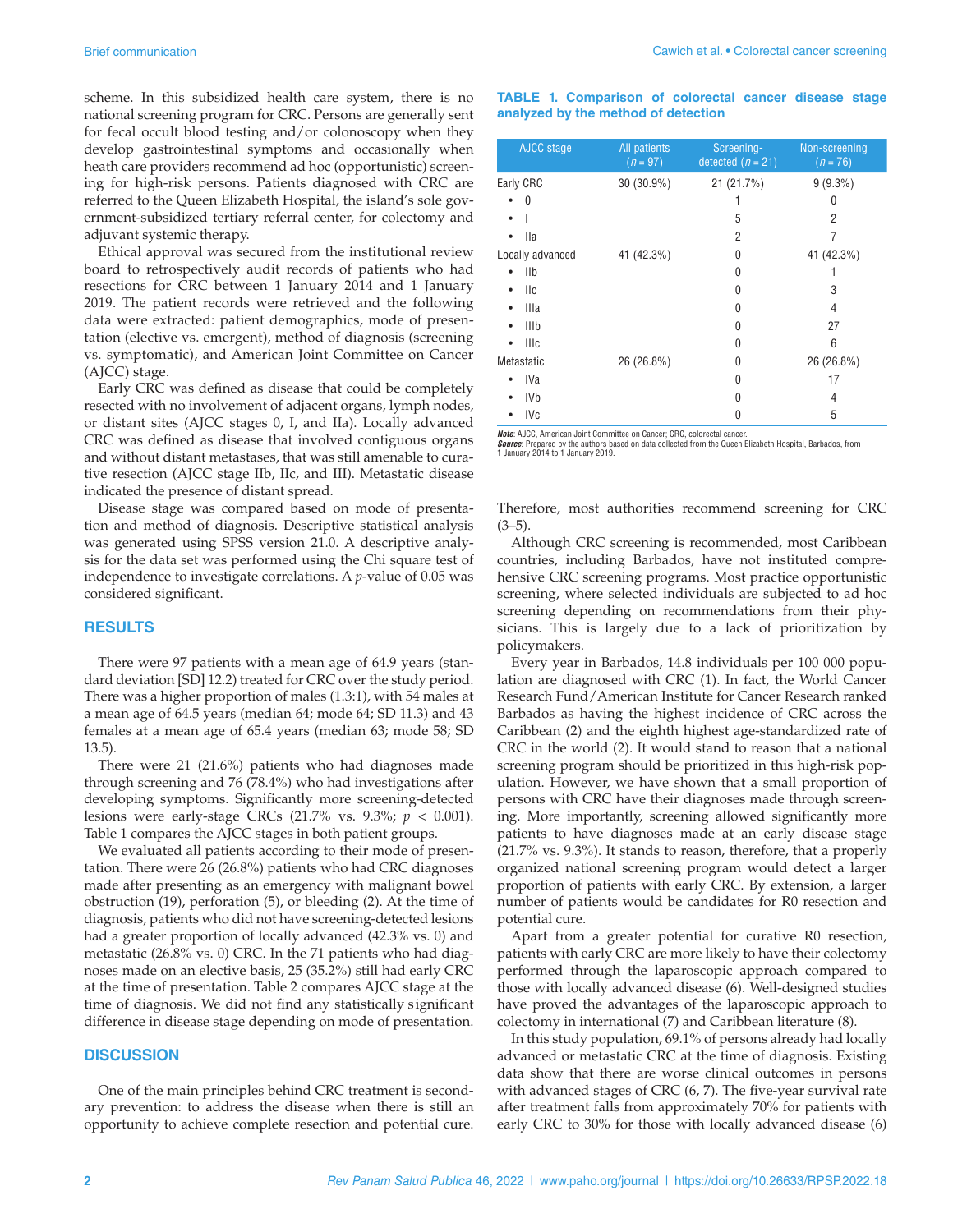**TABLE 2. Comparison of colorectal cancer stage according to the mode of clinical presentation**

| AJCC stage               | All<br>$(n = 97)$ | <b>Elective</b><br>$(n = 71)$ | Emergency<br>$(n = 26)$ | P-value |
|--------------------------|-------------------|-------------------------------|-------------------------|---------|
| Early CRC                | 30                | 25 (35.2%)                    | $5(19.2\%)$             | 0.207   |
| 0                        |                   |                               | 0                       |         |
|                          |                   | 9                             |                         |         |
| <b>Ila</b>               |                   | 15                            | 4                       |         |
| Locally advanced         | 41                | 27 (38.0%)                    | 14 (53.9%)              | 0.244   |
| IIb                      |                   | 0                             | 1                       |         |
| <b>IIc</b>               |                   |                               | 2                       |         |
| Illa<br>٠                |                   | 4                             | 0                       |         |
| IIIb                     |                   | 19                            | 8                       |         |
| <b>IIIc</b><br>$\bullet$ |                   | 3                             | 3                       |         |
| Metastatic               | 26                | 19 (26.8%)                    | $7(26.9\%)$             | 0.808   |
| IVa                      |                   | 14                            | 3                       |         |
| IV <sub>b</sub>          |                   | 3                             | 1                       |         |
| IV <sub>c</sub>          |                   | 2                             | 3                       |         |

*Note:* AJCC, American Joint Committee on Cancer; CRC, colorectal cancer.<br>*Source*: Prepared by the authors based on data collected from the Queen Elizabeth Hospital, Barbados, from<br>1 January 2014 to 1 January 2019.

and only 5%–10% for those with metastatic disease (9). Also, patients undergoing surgery for locally advanced CRC have greater postoperative morbidity and mortality (10) than those with early CRC. This provides further impetus to implement CRC in this nation.

Globally, the treatment of patients with CRC is a significant economic burden, with estimates from the United States of America in the year 2000 in the range of US\$ 5–6 billion per annum (11). Of this, 80% of the expenditure was related to inpatient costs (11), often as a result of complicated CRC. While there is little economic data from the English-speaking Caribbean, Torres et al. (12) reported a significant rise in CRCrelated expenditure in Brazil, from US\$ 1.65 million in 1996 to US\$ 33.5 million in 2008, mirroring the rise in emergency admissions. We expect a similar trend in the Caribbean, as we have demonstrated that 27% of patients have their diagnosis made on emergency presentation to hospital in Barbados. Assuming that screening programs would reduce the number of emergency presentations, it stands to reason that this would also bring a reduction in expenditure related to treatment of these emergencies.

In our study, 26.8% of patients presented as emergent cases of CRC with complications. There are existing data to show that patients have a worse clinical outcome and lower five-year survival when they develop malignant bowel obstruction and

perforation (13). Although the proportion of early CRC in our study was lower in patients who presented as emergent cases (19.2% vs. 35.2%), we did not find a statistical association. Nevertheless, we suggest that it is still clinically important to aim for a reduction in emergency presentations, because these patients have less opportunity for laparoscopic colectomies (6, 14), fewer curative R0 resections (14), greater post-operative morbidity rates (10, 14), and higher perioperative mortality (10) compared with patients who have their diagnoses made on an elective basis.

These are important data that could shape public health policies and guide screening protocols in Barbados. Ultimately, these tailored policies would increase early diagnosis and improve therapeutic outcomes in this population.

### **Limitations**

One limitation of this study was that the study methodology only allowed collection of data from patients undergoing surgery for CRC. Data for patients with early CRC treated endoscopically and those with stage IV CRC who were not amenable to surgical treatment would not be included in the data collection.

#### **Conclusion**

The incidence of screening-detected CRC in this Caribbean nation was low. Consequently, most patients present with locally advanced (42.3%) or metastatic (26.8%) CRC, for which there is less opportunity to achieve a cure. The evidence presented here supports screening by showing that significantly more screening-detected lesions were early-stage CRCs (21.7% vs. 9.3%; *p* < 0.001). It is time for policymakers to develop and institute a national screening program for CRC.

**Author contributions.** SG, SOC, and SM conceived the original idea and planned the data collection. SG, SOC, GP, and SR collected and analyzed the data. SG, EP, GP, and SOC performed the analysis and interpreted the findings. SG and SOC wrote the paper. All authors reviewed and approved the final version.

**Conflict of interest.** None declared.

**Disclaimer.** Authors hold sole responsibility for the views expressed in the manuscript, which may not necessarily reflect the opinion or policy of the *Revista Panamericana de Salud Pública/Pan American Journal of Public Health* and/or those of the Pan American Health Organization.

#### **REFERENCES**

- 1. International Agency for Research on Cancer; World Health Organization. Globocan 2020: Barbados [Factsheet]. Lyon: IARC; 2021. Available from: [https://gco.iarc.fr/today/data/factsheets/popu](https://gco.iarc.fr/today/data/factsheets/populations/52-barbados-fact-sheets.pdf)[lations/52-barbados-fact-sheets.pdf](https://gco.iarc.fr/today/data/factsheets/populations/52-barbados-fact-sheets.pdf)
- 2. World Cancer Research Fund; American Institute for Cancer Research [Internet]. London: WCRF International; c2019 [cited 2019 May 1]. Colorectal cancer statistics. Available from: [https://www.](https://www.wcrf.org/dietandcancer/cancer-trends/colorectal-cancer) [wcrf.org/dietandcancer/cancer-trends/colorectal-cancer](https://www.wcrf.org/dietandcancer/cancer-trends/colorectal-cancer)-statistics
- 3. Benson AB, Venook AP, Al Hawary MM, Cederquist L, Chen Y-J; National Comprehensive Cancer Network, et al. NCCN Harmonized Guidelines for the Caribbean: Colorectal Cancer. Version 2.2018. Plymouth Meeting, PA: NCCN; 2018. Available from: [https://www.nccn.org/professionals/physician\\_gls/pdf/colon\\_](https://www.nccn.org/professionals/physician_gls/pdf/colon_harmonized-caribbean.pdf) [harmonized-caribbean.pdf](https://www.nccn.org/professionals/physician_gls/pdf/colon_harmonized-caribbean.pdf)
- 4. Meester RGS, Peterse EFP, Knudsen AB, de Weerdt AC, Chen JC, Lietz AP, et al. Optimizing colorectal cancer screening by race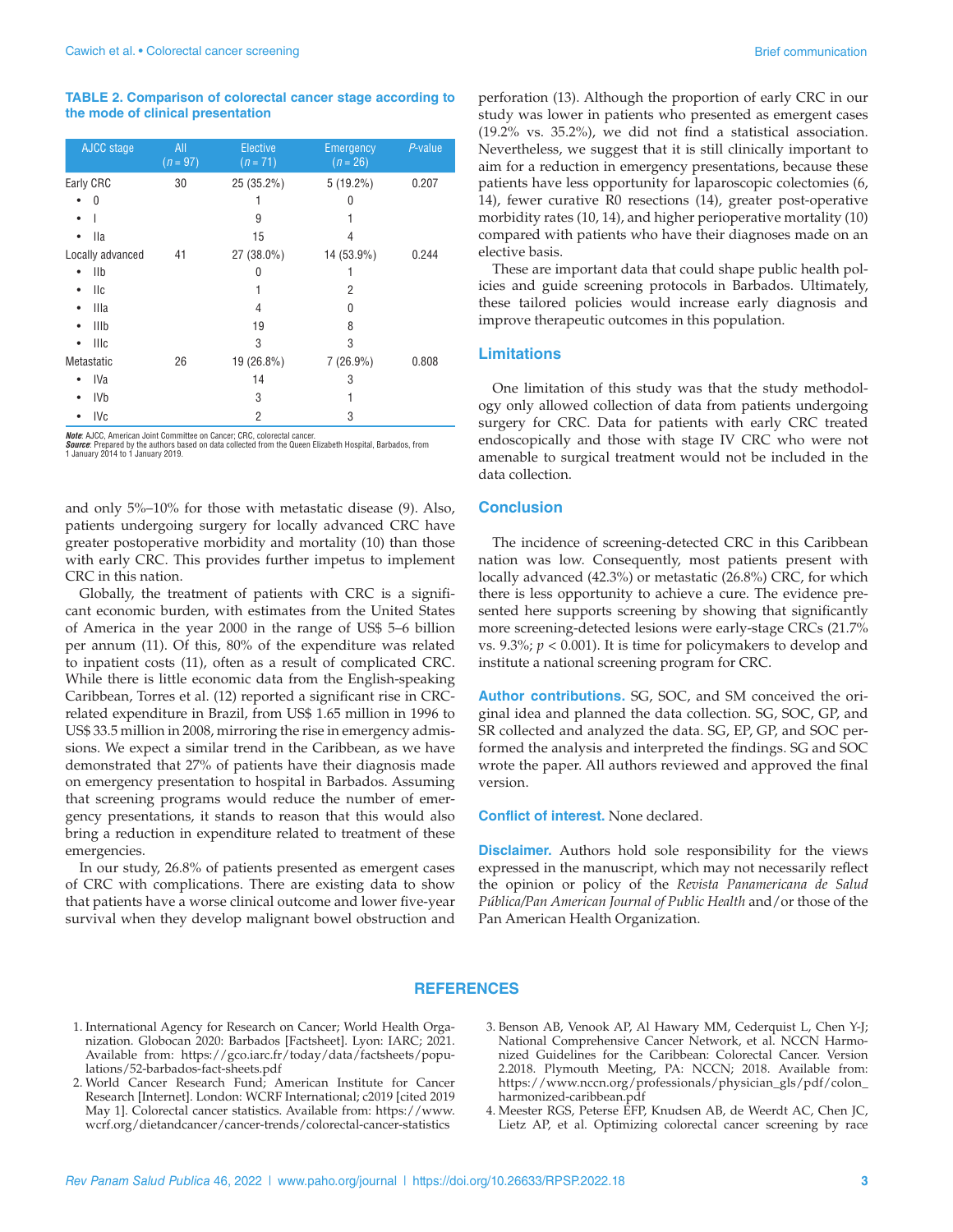and sex: Microsimulation analysis II to inform the American Cancer Society colorectal cancer screening guideline. Cancer. 2018;124(14):2974–85.

- 5. Buskermolen M, Cenin DR, Helsingen LM, Guyatt G, Vandvik PO, Haug U et al. Colorectal cancer screening with faecal immunochemical testing, sigmoidoscopy or colonoscopy: a microsimulation modelling study. BMJ. 2019;367:I5383.
- 6. Bretagnol F, Dedieu A, Zappa M, Guedj N, Ferron M, Panis Y. T4 colorectal cancer: is laparoscopic resection contraindicated? Colorectal Dis. 2011;13(2):138–43.
- 7. Kuhry E, Schwenk WF, Gaupset R, Romild U, Bonjer HJ. Long-term results of laparoscopic colorectal cancer resection. Cochrane Database Syst Rev. 2008(2): CD003432.
- 8. Leake PA, Pitzul K, Roberts PO, Plummer JM. Comparative analysis of open and laparoscopic colectomy for malignancy in a developing country. World J Gastrointest Surg. 2013;5(11):294–9.
- 9. Masi G, Vasile E, Loupakis F, Cupini S, Fornaro L, Baldi G, et al. Randomized trial of two induction chemotherapy regimens in metastatic colorectal cancer: an updated analysis. J Natl Cancer Inst. 2011;103(1):21–30.
- 10. Ascanelli S, Navarra G, Tonini G, Feo C, Zerbinati A, Pozza E et al. Early and late outcome after surgery for colorectal cancer elective versus emergency surgery. Tumori. 2003;89(1):36–41.
- 11. Redaelli A, Cranor CW, Okano GJ, Reese PR. Screening, prevention and socioeconomic costs associated with the treatment of colorectal cancer. Pharmacoeconomics. 2003;21(17):1213–38.
- 12. Torres UDS, Almeida TEP, Netinho JG. Increasing hospital admission rates and economic burden for colorectal cancer in Brazil, 1996-2008. Rev Panam Salud Publica. 2010;28(4):244–8.
- 13. Chen TM, Huang YT, Wang GC. Outcome of colon cancer initially presenting as colon perforation and obstruction. World J Surg Oncol. 2017;15(1):164.
- 14. Bayar B, Yılmaz KB, Akıncı M, Şahin A, Kulaçoğlu H. An evaluation of treatment results of emergency versus elective surgery in colorectal cancer patients. Ulus Cerrahi Derg. 2016;32(1):11–17.

Manuscript submitted on 22 May 2021. Revised version accepted for publication on 24 November 2021.

## **El cáncer colorrectal en un país del Caribe oriental: ¿estamos desaprovechando una oportunidad de prevención secundaria?**

**RESUMEN Objetivo.** Determinar las diferencias en el estadio de la enfermedad en pacientes con cáncer colorrectal diagnosticado mediante un programa de detección sistemática en un país del Caribe.

> **Métodos.** Se realizó una comparación en retrospectiva de la modalidad de presentación (programada o de urgencia), el método de diagnóstico (por detección sistemática o por síntomas) y el estadio de la enfermedad en todos los pacientes consecutivos con resecciones por cáncer colorrectal en un período de cinco años. Se definió el cáncer colorrectal en fase inicial o incipiente como una enfermedad que puede extirparse completamente sin la afectación de los órganos adyacentes, los ganglios linfáticos o focos distantes. Se consideró el cáncer colorrectal localmente avanzado como una enfermedad que afecta a los órganos contiguos sin metástasis a distancia y aún susceptible de resección curativa.

> **Resultados.** Hubo 97 pacientes de una media de edad de 64,9 ± 12,2 años en tratamiento por cáncer colorrectal y únicamente 21 (21,6%) habían recibido un diagnóstico mediante un programa de detección sistemática. Un número significativamente mayor de los diagnósticos dados por detección sistemática se trató de cáncer colorrectal de fase inicial (21,7 % frente a 9,3 %; *p* < 0,001). En el momento del diagnóstico, se registró una mayor proporción de cáncer colorrectal localmente avanzado (42,3 % frente a 0) y metastásico (26,8 % frente a 0) en los pacientes sin lesiones diagnosticadas en un programa de detección sistemática. Los pacientes cuyas lesiones no fueron diagnosticadas mediante la detección sistemática registraron una mayor incidencia de presentaciones de urgencia en el momento del diagnóstico (26,8 % frente a 0).

> **Conclusiones.** La incidencia de cáncer colorrectal diagnosticado mediante detección sistemática en este país del Caribe fue baja. En consecuencia, la mayoría de los pacientes presentó cáncer colorrectal localmente avanzado o metastásico, cuya oportunidad de cura es menor. Un número significativamente mayor de lesiones diagnosticadas mediante detección sistemática se trató de cáncer colorrectal de fase inicial. Ha llegado el momento de que las personas responsables de las políticas elaboren un programa nacional de detección sistemática de cáncer colorrectal.

Palabras clave Neoplasias colorrectales; Barbados; región del Caribe.